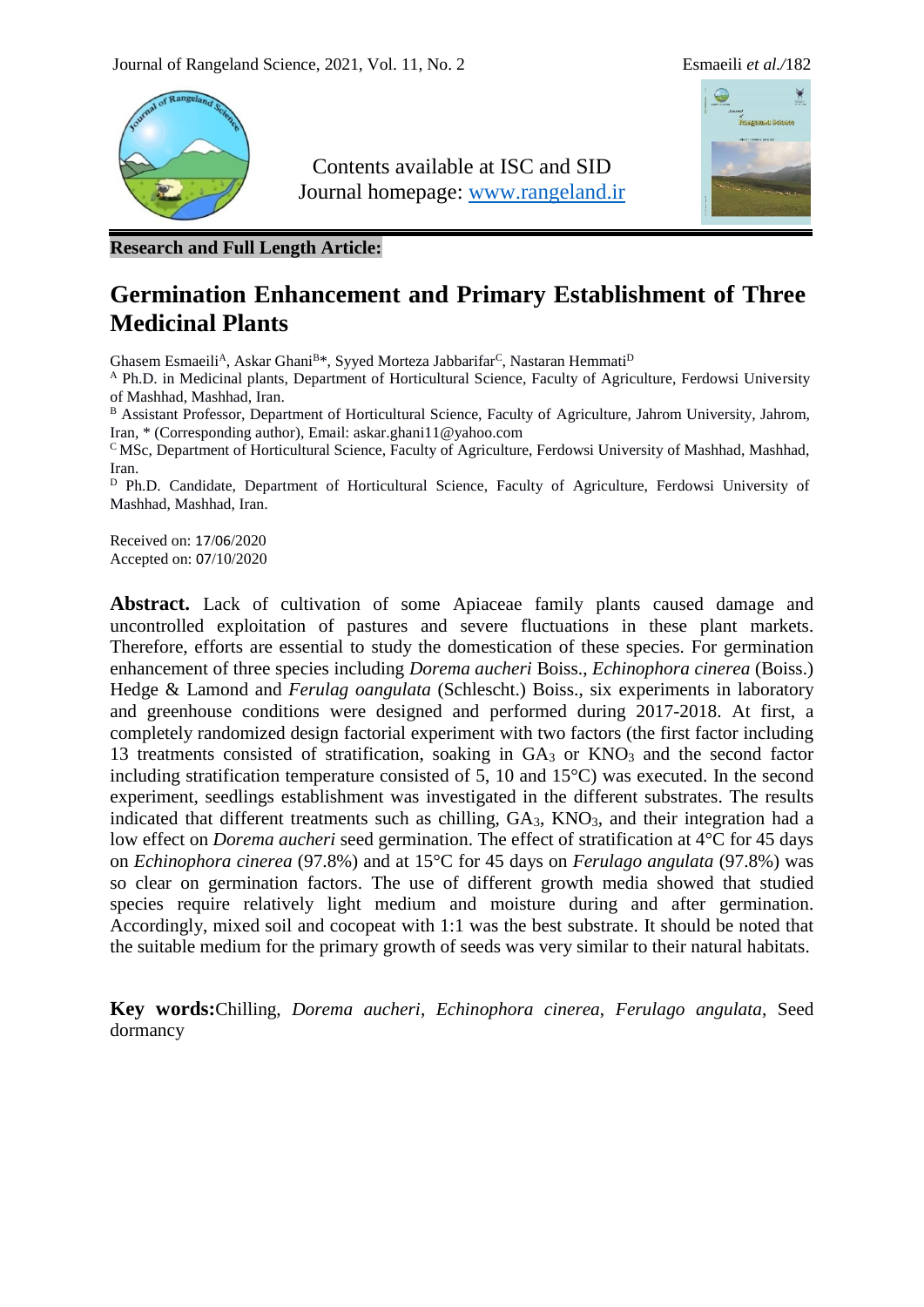#### **Introduction**

Iran pastures are about 94 million hectares in 1965 and according to the department of forest, rangelands and watershed management by the destruction and wrong exploitation of pastures reduced to about 86 million hectaresin 1999 (Jalili and Jamzad, 1999) and today, it is about 84 million hectares [\(https://frw.ir/02/Fa/default.aspx\)](https://frw.ir/02/Fa/default.aspx). Iran flora which was one of the richest flora changed because of these destructions. Rehabilitation of degraded rangelands and returning plant communities is associated with a lot of trouble and cost of cultivation which in this regard, awareness of the actual time of cultivation due to temperature requirements of plants and considering the temperature statistics of the area can be effective in raising the seed germination chance and avoiding the cost of re-cultivation in all crops and pastures. In other words, before planting any crop, it is necessary to examine the seed response in laboratory condition towards some physical requirements such as temperature and other factors, and after cognition, the tolerance range of plant toward these noticed factors and cultivating in the appropriate time (Cerabolini *et al.,* 2004).

Apiaceae family includes 2200 species and 250 different genera which are often observed in warm and tropical areas (Mozaffarian, 2017). This family is one of the most important plant families, which has native and important medicinal plants that are about to extinct (Christensen and Brandt, 2006). One of the important plants in this family is *Dorema aucheri* (Bilhar or Kandal in Persian language) that has many medicinal properties. Seven species have been reported in the genus *Dorema* in the flora of Iran and among them, two are endemic: *D. aucheri* Boiss, and *D. ammoniacum* D. Don (Khanahmadi *et al.,* 2012). In Iranian traditional medicine, *D. aucheri* has been employed as stimulant, calming, antispasmodic, bronchodilator, expectorant, kidney stone repellent, emmenagogue, and analgesic for visceral pain (Mozaffarian, 2004). This plant is eaten as green by some people in the west of Iran (Khanahmadi *et al.,* 2012). The side effect of *D. aucheri* ethanolic extract on albino mice has been reported. This plant has potential hepatotoxic capacities and may be related to the high prevalence of cancer in some regions of Iran (Mostafavi *et al.,* 2013).

*Ferulago angulata* locally called "Chavill" is another plant in this family which has many medicinal properties such as sedative and digestive and anti-tumor features (Amirghofran *et al.,* 2006; Ebrahimian *et al.,* 2013). *Ferulago* genus has nine species in Iran and most of them are very aromatic plants as valuable plants in rangelands (Mozaffarian, 2017). The *Echinophora* genus is represented in the flora of Iran to have four species including *E. orientalis* Hedge et Lamond, *E. sibthorpiana* Guss, *E. cinerea* Boiss., and *E. platyloba* DC. The two latter are endemic species (Ghani *et al.,* 2009; Mozaffarian, 2017). The Mediterranean and Middle East regions seem to be the only areas where this genus is established. *Echinophora cinerea* Boiss. is wild endemic plants that growing in some parts of Iran. This plant is locally called "Khusharizeh or Fedale" (Mozaffarian, 2004). The fresh and also dry aerial parts of the plant are used as a flavoring agent in various foods and especially in dairy products. It is also used as a medicinal plant in Iranian folk medicine (Ghani *et al.,* 2009).

Most of Apiaceae species are propagated by seeds and the germination percent of commercial seeds due to dormancy is generally very low (Ebrahimian *et al.,* 2013). Various researches used different treatments for seed germination improvement of different plants for the prolonged incubation period at 5°C and stratification at 5°C for *Chaerophyllum temulum* (Vandelook *et al.,* 2007) GA<sup>3</sup> and nitrate for *Crithmum*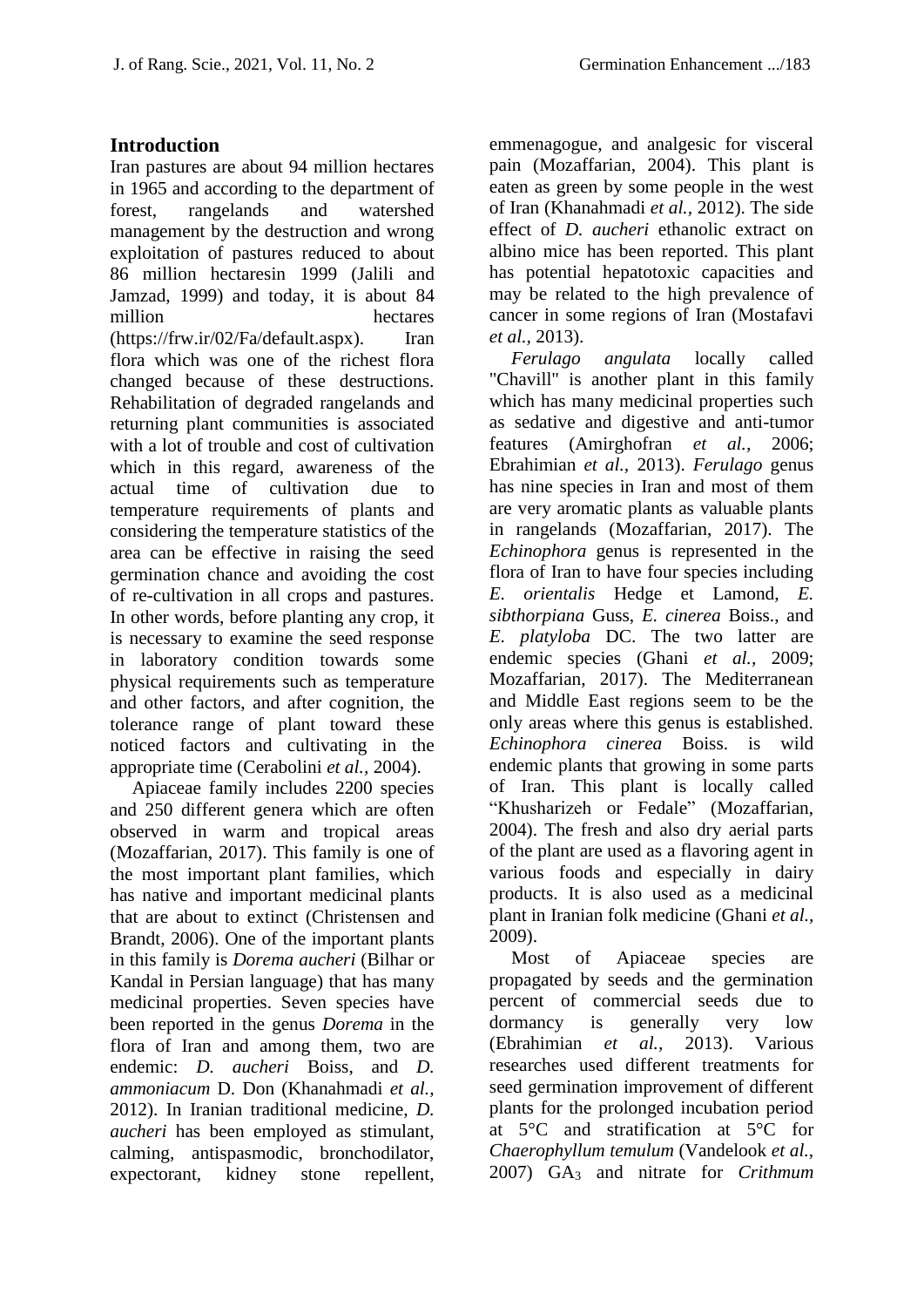*maritimum* (Atia *et al.,* 2009), cold stratification at 5°C for *Osmorhiza aristata* (Walck and Hidayati,  $2004$ ), KNO<sub>3</sub> 150 mM and Thiourea 200 µL L<sup>-1</sup> for *Angelica archangelica* (Kumar Vashistha *et al.,* 2009), moist sand cold stratification for 45 days for *Dorema ammoniacum* (Irvani *et al.,* 2012), and pre-chilling and GA<sup>3</sup> treatment for *Ferula gummosa* (Rahnama-Ghahfarokhi and Tavakkol-Afshari, 2007).

Gholami and Askarzadeh (2007) after cultivating seeds in the soil attemperature of 5, 10, 15 and 20°C reached the conclusion that the highest germination percent of the species was at 5°C. In researches that have been done in the Apiaceae family about the effect of washing and temperature on seed germination, it can be noticed in the report by Nadjafi *et al.* (2006) that *F. gummosa* in 5°C and under washing condition had the highest percentage of germination. Growth hormones or growth regulators are involved in many aspects of plant growth and development. Thus, it's natural that seed physiologists investigate the possibilities of plant hormones interference on seed dormancy (Ebrahimian *et al.,* 2013). Researches showed that many plant hormones may be effective in stimulating germination or seed dormancy in a specific way that leads to control of the nucleic acid (Sharifi *et al.,* 2015). It is anticipated that chilling temperature and period influence the germination properties. Also, GA<sup>3</sup> concentrations and combination treatments have different effects on germination characteristics. On the other hand, the reaction of plant species to mention treatments differ. As well, it was guessed that different medium cultures have various efficacy in the primary growth of plants studied.

The aim of this research was to study the germination and dormancy breaking methods in laboratory and pot condition. The seeds of this plant underdeveloped embryo at the time of dispersal. Thus, the seeds of Apiaceae family have deep complex morpho-physiological dormancy (MPD). So, in this research, we applied different treatments for solving this problem. Also, the primary establishment of seedlings in order to plantlet production in the different substrates were studied.

### **Materials and Methods Plant materials and study area**

The study of germination including laboratory and greenhouse experiments were carried out in the Faculty of Agriculture, Ferdowsi University of Mashhad, Mashhad, Iran. Mature fruits (mericarps) were collected in September 2017 from a wild population in Kohgiluyeh and Boyer-Ahmad province of Iran (30° 59´ N, 51° 29´ E). Herbarium samples were identified at Ferdowsi University of Mashhad Herbarium. Fruits that weren't used immediately in the experiments were stored dry at room temperature (about 20°C). Before starting the experiments, the seeds viability test (tetrazolium chloride test) was done. According to the tetrazolium test, more than 80 percent of seeds had potential to produce normal seedlings. Seeds were disinfected in 5% calcium hypochlorite solution for 7 min before starting the germination tests.

### **Laboratory experiment**

In this section, for each plant, two experiments in laboratory and field conditions were designed. At first experiment, a factorial experiment based on the completely randomized design (RCD) with two factors and three replications was carried out. The first factor including 13 treatments consists of: Stratification (15, 30 and 45 days in moist sand in the refrigerator at a temperature of 5°C), Soaking in GA<sup>3</sup> (with 500, 1000, 1500, 2000 and 3000 ppm concentration for 80 h), Incorporation of stratification for 30 days and GA<sup>3</sup> (500, 1000 and 1500 ppm), Incorporation of 1000 ppm GA<sup>3</sup> with 3 and  $4\%$  KNO<sub>3</sub> percent. The second factor includes stratification temperature  $(5, 10, \text{ and } 15^{\circ}\text{C})$ . The experiments were designed for each plant, separately. The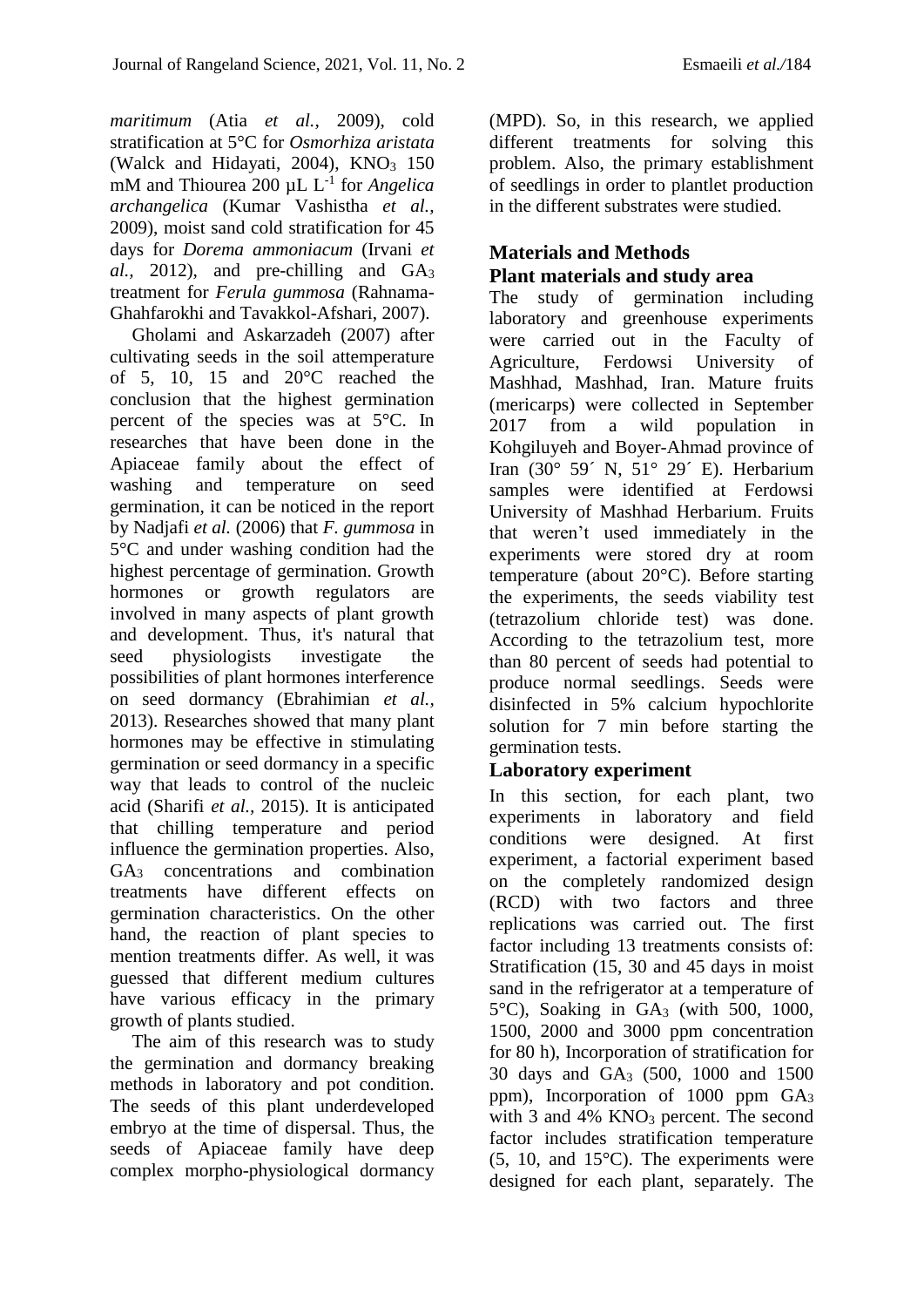seeds were placed in 16mm diameter Petri dishes (30 seeds per each) and containing a double layer of filter paper type Whatman moistened with 4 ml of distilled water or a test solution. The following experiments were carried out in a growth chamber at 16/8 h (light/dark) photoperiod conditions. After 30 days, seeds germination was stabled and the duration of seed germination test continued for 10 days more.

#### **Greenhouse experiment**

In this section, for stratification, sand was washed and sterilized. Then, seeds were mixed with sand and kept in the refrigerator at 4°C for 2 months and after that, seeds were sown in the pots with different soil treatmentsin March 2018. The pots were kept at the research greenhouse in Mashhad climate conditions (36° 18´ N, 59° 31´ E). Soil treatments contained: Soil (SO), Cattle Manure (CM), Sand (SA), and Cocopeat (CP) (Table 1).

germination rate (GR) and mean germination time (MGT) were determined according to the equations 1, 2 and 3, respectively (Schelin *et al.,* 2003; Irvani *et* 

**Table 1.** Different media culture for seed germination of plant studied\**.* 

| Treatments             |           |       |                |                 |            | SO <sub>t</sub> CM SO <sub>t</sub> SA SO <sub>t</sub> CP SO SO <sub>t</sub> CM SO <sub>t</sub> SA SO <sub>t</sub> CP SO <sub>t</sub> CM <sub>tS</sub> A SO <sub>t</sub> CP <sub>tSA</sub> +CM |
|------------------------|-----------|-------|----------------|-----------------|------------|-----------------------------------------------------------------------------------------------------------------------------------------------------------------------------------------------|
| Mix percentage $50+50$ | $50 + 50$ | 50+50 | $100 \t 75+25$ | $25+75$ $75+25$ | $50+25+25$ | 25+25+25+25                                                                                                                                                                                   |

\*Soil (SO), Cattle Manure (CM), Sand (SA) and Cocopeat (CP).

#### **Statistical analysis**

Germinated seeds were counted at the twoday interval (appearance radicle). Germinated seeds were discarded after counting. The germination parameters including final germination percent (GP),<br>GP= $\frac{\text{number of germinated seeds}}{100}$ GE CONSIDERING A SERVICE OF VIOLET OF VIOLET SPEAKING A 100 (Equation 1)

GR= $\sum_{n=1}^{30} \frac{gt}{Dt}$  (Equation 2)

Where Gt is the number of germinated seeds after t days (Dt) MGT $=\frac{\sum FN_i}{n}$  (Equation 3)

Where Fi is day during germination period (between 0 and 30 day), Ni is number of germinated seeds per day and n is the total number of germinated seeds in the treatment.

Aalysis of variance in the first experiment was performed using a factorial design with two factors and three replications and the second experiment was conducted on a completely randomized design with nine treatments and three replications. The LSD test was used to detect significant differences among the treatments with the probability of 95% (*P*< 0.05).

#### **Results**

*al.,* 2012).

# **Laboratory experiment**

## *Echinophora cinerea* **Boiss.**

The relative influence of physical and chemical different treatments and growth regulators in the removal of dormancy and improved seed germination is shown in Table 2. Based on the results of variance analysis, effect of treatments and temperature and the interaction of these two factors on measured variables had a significant difference statistically (*p*≤0.05).

According to means comparison performed (Table 2), the highest percentage of germination (97.8 and 95%) was obtained in the moist chilling treatment for 45 days at  $5^{\circ}$ C and  $15^{\circ}$ C, respectively. After that, treatment with 30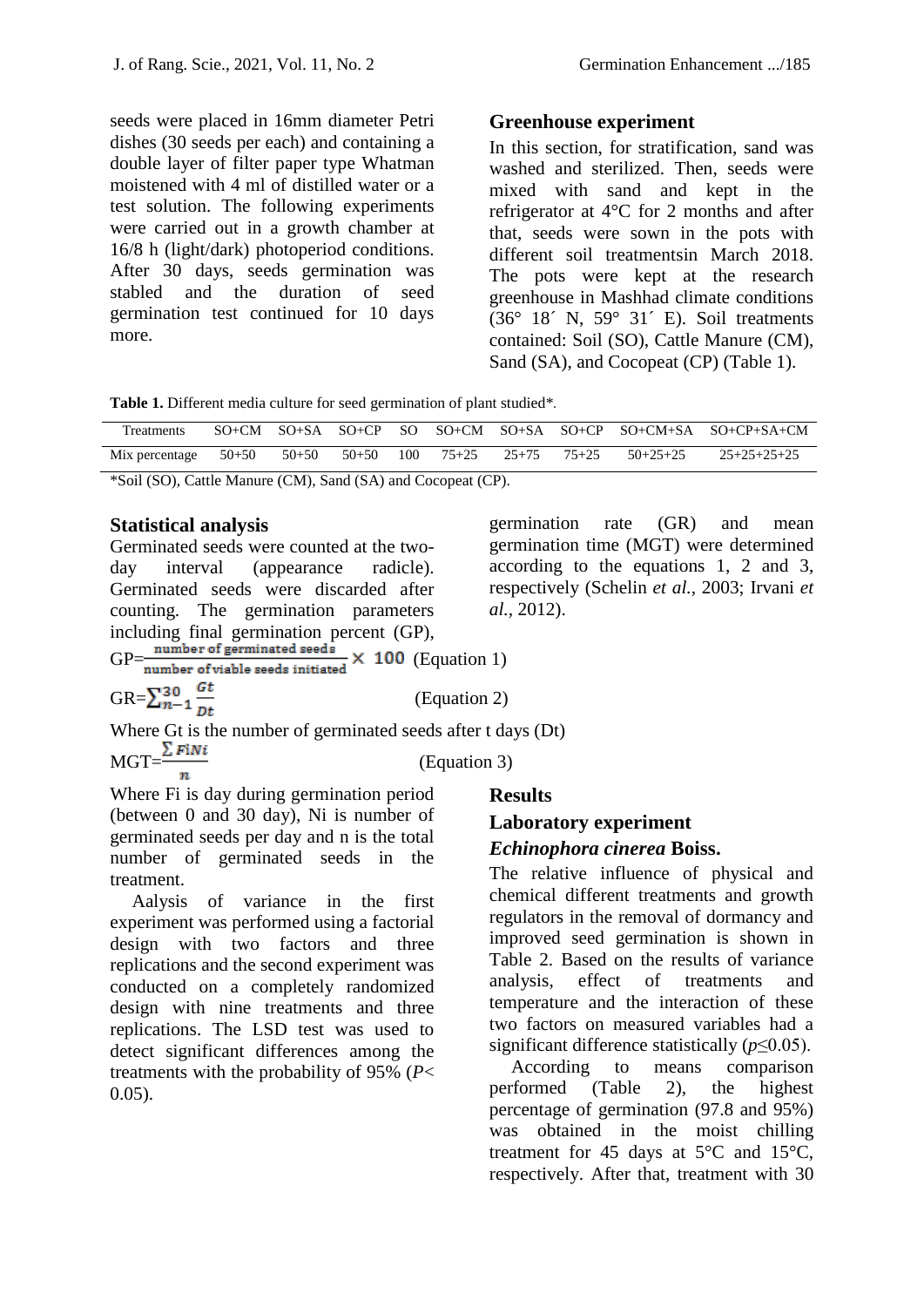days moist chilling at 15°C was the best treatment with 77.8% germination. The best GA<sup>3</sup> concentration for seed germination was 2000 ppm in comparison with other concentrations. The effect of temperature on germination seems a bit complicated and at temperatures of 5° and 15°C in moist chilling treatment (45 days) can see more than 95% germination. Without considering temperature factor, maximum germination (81.5%) was seen on 45-day stratification and other treatments including GA<sub>3</sub> 2000 ppm, 30day stratification+GA<sup>3</sup> 1000 ppm, and 30 day stratification alone were classified in the second group. It seems that the best chilling requirement for the seeds of this plant is 45 days and by reducing this period, it decreases germination, but germination more than 75% in 30 days of moist chilling treatment at a temperature of 15°C seems to indicate low temperature and relatively high frequency which has a positive effect on seed germination. The effect of  $GA_3$  on germination was less affected by temperature and more affected by its concentration and it seems that the use of growth regulators up to 2000 ppm concentration has a positive effect on germination. Incorporation using GA<sup>3</sup> and moist chilling could have a positive impact on seed germination.

#### *Ferulago angulate* **(Schltdl.) Boiss***.*

Based on the results of variance analysis, the effect of different treatments and germination temperature and the interaction of these two factors on measured variables were significant (*P*≤0.05). The effect of different treatments on seed germination on *F. angulata* was shown in Table 3. Based on the results, the highest percentage of germination was observed at 45 days moist chilling treatment at 15°C temperature. Thirty-day moist chilling treatment doesn't have significant differences to these treatments but most importantly, it is the effect of 5 and 15°C temperatures on 30 and 45 days treatments. At 5°C, we are seeing higher germination in 30-day treatments

compared to 45 days and 30-day germination was indicated at 5°C supply seed chilling requirement. But in 45-day treatment, the temperature has less impact on germination. Even in this temperature, the seeds which have received chilling treatment for 15 days had acceptable germination. It can be seen in 5 and 15°C good germination in treated seeds with moist chilling but at 10°C germination, it is much less. The use of other treatments causes to improve germination irregularly.

#### *Dorema aucheri* **Boiss.**

Based on the analysis of variance, the effect of treatments, germination temperature and the interaction of these two factors on measured variables were significantat 5% (Data not shown). Based on means comparison results, the highest percentage of germination (20%) was obtained for seeds placement in stratification in the sand for 30 days and subsequently placement at a 10°C temperature. However, germination was low and it seems that more chilling is required. Totally, regardless of temperature, the highest seed germination (11.1%) was reached in 30 days of stratification and  $GA_3$  1000 ppm+KNO<sub>3</sub> 4% was more effective than other treatments. Also, the maximum germination rate (0.053) and mean germination time (26.9) were observed in 30-day stratification treatment. According to the current results, it can be realized that the best period of the chilling requirement for this plant is 30 days and after chilling requirement supplying, seeds should placed at the optimum temperature (about 10°C). In this case, remarkable result is GA<sup>3</sup> deterrent effect when it is used in conjunction with the 30-day cold.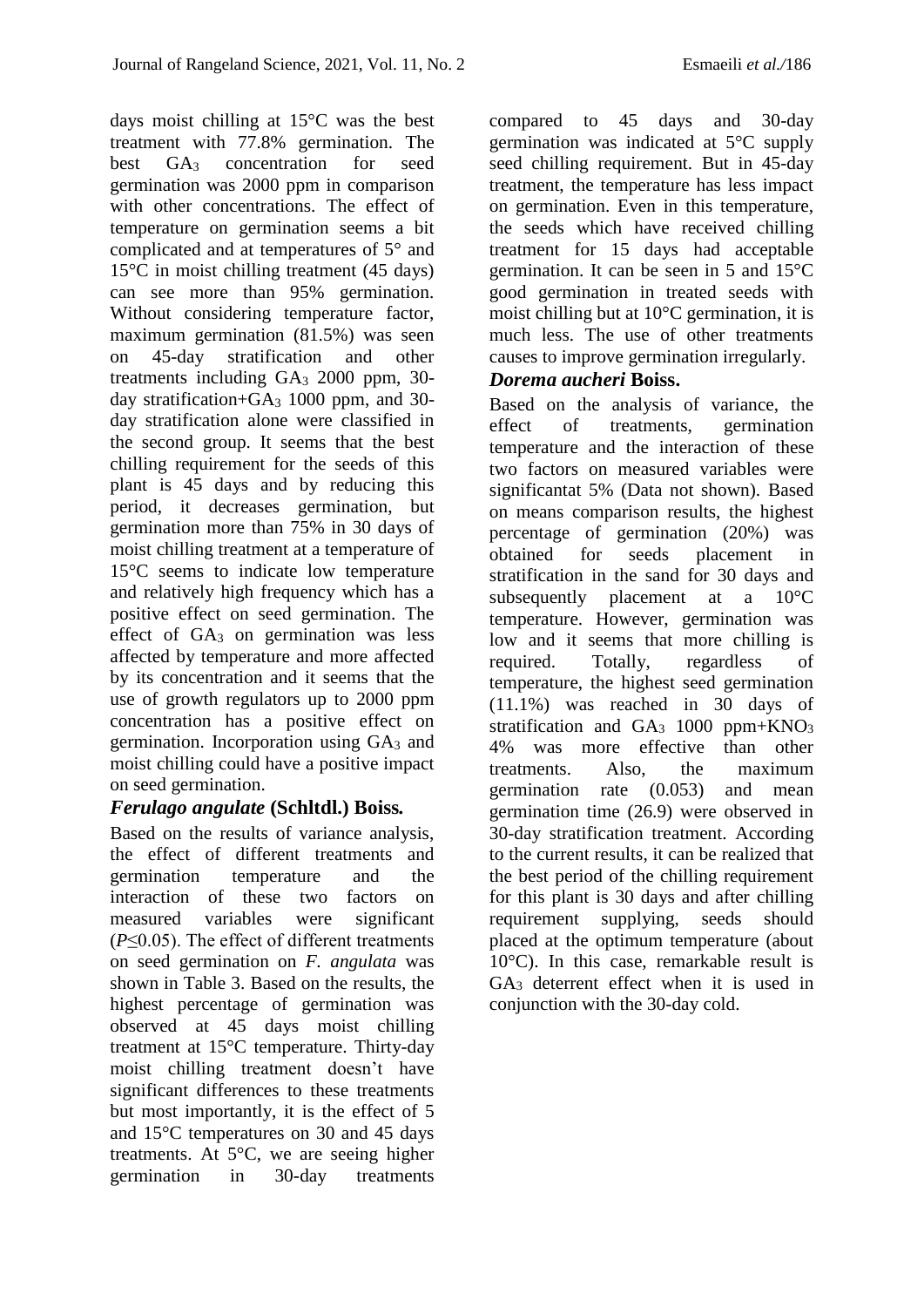| Treatment                                        |                       | Total germination (%) |                       |                    |                      | Germination rate     |                      |                       |                     | Mean germination time (day) |                       |                    |  |
|--------------------------------------------------|-----------------------|-----------------------|-----------------------|--------------------|----------------------|----------------------|----------------------|-----------------------|---------------------|-----------------------------|-----------------------|--------------------|--|
|                                                  | $5^{\circ}$ C         | $10^{\circ}$ C        | $15^{\circ}$ C        | Means              | $5^{\circ}$ C        | $10^{\circ}$ C       | $15^{\circ}$ C       | Means                 | $5^{\circ}$ C       | $10^{\circ}$ C              | 15°C                  | Means              |  |
| 15 day Stratification                            | 26.7 <sup>kl</sup>    | $24.5^{kl}$           | $57.8c-f$             | 36.3DE             | 0.037 <sup>cd</sup>  | 0.028 <sup>d</sup>   | $0.098^{bc}$         | $0.054\overline{BC}$  | $27.7d-i$           | $36.1^{a-f}$                | $10.2^{kl}$           | $24.7$ CDE         |  |
| 30 day Stratification                            | $60.0$ <sup>cde</sup> | 26.7 <sup>kl</sup>    | 77.8 <sup>b</sup>     | 54.8 <sup>B</sup>  | 0.038 <sup>cd</sup>  | 0.029 <sup>d</sup>   | 0.047 <sup>bcd</sup> | 0.038C                | $26.2^{e-i}$        | $34.5^{a-f}$                | $20.9^{g-k}$          | $27.2^{BCD}$       |  |
| 45 day Stratification                            | 97.8 <sup>a</sup>     | $51.1^{\text{e-h}}$   | $95.5^{\rm a}$        | $81.5^{\rm A}$     | 0.065 <sup>bcd</sup> | $0.031$ <sup>d</sup> | $0.180$ <sup>a</sup> | 0.093 <sup>A</sup>    | $13.4^{i-1}$        | $31.4^{ag}$                 | 5.5 <sup>1</sup>      | 17.4 <sup>E</sup>  |  |
| GA <sub>3</sub> 500 ppm                          | $48.9e^{-h}$          | 6.7 <sup>m</sup>      | $51.1^{\text{e-h}}$   | 35.6 <sup>DE</sup> | 0.028 <sup>d</sup>   | $0.031$ <sup>d</sup> | 0.041 <sup>bcd</sup> | $0.034^{\circ}$       | $35.1^{a-f}$        | $32^{a-g}$                  | $23.9^{f-j}$          | 30.3 <sup>BC</sup> |  |
| GA <sub>3</sub> 1000 ppm                         | $31.1^{i-1}$          | 26.7 <sup>kl</sup>    | $33.3$ ijk            | 30.4 <sup>EF</sup> | 0.025 <sup>d</sup>   | 0.028 <sup>d</sup>   | 0.044 <sup>bcd</sup> | $0.033^{\circ}$       | $42.7^{ab}$         | $36^{a-f}$                  | $23.4$ <sup>f-j</sup> | $34.0^{AB}$        |  |
| GA <sub>3</sub> 1500 ppm                         | 42.2 <sup>ghi</sup>   | $45.7$ <sup>fgh</sup> | $47.7$ <sup>fgh</sup> | $45.2^{\circ}$     | 0.028 <sup>d</sup>   | 0.029 <sup>d</sup>   | 0.033 <sup>d</sup>   | $0.030^{\circ}$       | $35.1^{a-f}$        | $34.5^{a-f}$                | $31.8^{a-g}$          | 33.8 <sup>AB</sup> |  |
| GA <sub>3</sub> 2000 ppm                         | $53.3^{d-g}$          | 66.7 <sup>bc</sup>    | $57.8^{c-f}$          | 59.3 <sup>B</sup>  | $0.024$ <sup>d</sup> | 0.032 <sup>d</sup>   | $0.180$ <sup>a</sup> | $0.079^{AB}$          | $40.4^{a-d}$        | $30.2^{b-g}$                | $12.8$ <sup>jkl</sup> | $27.8^{BCD}$       |  |
| GA <sub>3</sub> 3000 ppm                         | 40.0 <sup>hij</sup>   | 26.7 <sup>kl</sup>    | $33.3$ ijk            | 33.3 <sup>E</sup>  | 0.026 <sup>d</sup>   | 0.029 <sup>d</sup>   | 0.025 <sup>d</sup>   | 0.027 <sup>C</sup>    | 43.7 <sup>a</sup>   | $34.5^{a-f}$                | 41.1 <sup>abc</sup>   | 39.7 <sup>A</sup>  |  |
| 30 day Stratification+ GA <sub>3</sub> 500 ppm   | $57.8^{c-f}$          | 20.0 <sup>1</sup>     | $46.7$ <sup>fgh</sup> | 41.5 <sup>CD</sup> | 0.060 <sup>bcd</sup> | $0.031$ <sup>d</sup> | 0.068 <sup>bcd</sup> | $0.053^{\text{BC}}$   | $16.5h-1$           | $34.7^{a-f}$                | 15.1 <sup>ikl</sup>   | 22.1 <sup>DE</sup> |  |
| 30 day Stratification + $GA_3$ 1000 ppm          | $60.0$ <sup>cde</sup> | 64.5 <sup>cd</sup>    | 42.2 <sup>ghi</sup>   | $55.6^{\rm B}$     | $0.037$ <sup>d</sup> | 0.028 <sup>d</sup>   | $0.036$ <sup>d</sup> | $0.034^{\circ}$       | $27.1e^{-i}$        | $34.7^{a-f}$                | $28.7^{\text{c-h}}$   | 30.2 <sup>BC</sup> |  |
| 30 day Stratification + GA <sub>3</sub> 1500 ppm | 40.0 <sup>hij</sup>   | $53.3^{d-g}$          | $31.1^{i-1}$          | 41.5 <sup>CD</sup> | 0.036 <sup>d</sup>   | $0.034$ <sup>d</sup> | 0.101 <sup>b</sup>   | $0.058$ <sup>BC</sup> | $27.8^{d-i}$        | $28.8c$ -h                  | $7.4^{1}$             | 21.3 <sup>DE</sup> |  |
| GA <sub>3</sub> 1000 ppm+KNO3 (%3)               | $28.9$ <sup>jkl</sup> | 26.7 <sup>kl</sup>    | $22.2^{kl}$           | 25.9 <sup>F</sup>  | 0.026 <sup>d</sup>   | 0.027 <sup>d</sup>   | 0.033 <sup>d</sup>   | 0.029C                | 41.8 <sup>abc</sup> | $37.6^{a-e}$                | $34.4^{a-f}$          | 38.0 <sup>A</sup>  |  |
| GA <sub>3</sub> 1000 ppm+KNO3 (%4)               | $24.5^{kl}$           | 26.7 <sup>kl</sup>    | 26.7 <sup>kl</sup>    | 25.9 <sup>F</sup>  | 0.028 <sup>d</sup>   | 0.032 <sup>d</sup>   | $0.035$ <sup>d</sup> | 0.032 <sup>C</sup>    | $35.6^{a-f}$        | $32.4^{a-g}$                | $29.2^{\text{c-h}}$   | 32.4 <sup>AB</sup> |  |
| Means                                            | $47^{\rm A}$          | 35.9 <sup>B</sup>     | 47.9 <sup>A</sup>     | *                  | $0.036^{\rm B}$      | 0.030 <sup>B</sup>   | 0.071 <sup>A</sup>   | $\ast$                | 31.9 <sup>A</sup>   | 33.6 <sup>A</sup>           | 21.9 <sup>B</sup>     | $\ast$             |  |

Table 2. The effect of incorporated different treatment of stratification, GA<sub>3</sub> and KNO<sub>3</sub> and incubation temperature on germination percentages, germination rate and mean germination time of *Echinophora cinerea*\*.

\*Different letters in each column show significant differences at *P*≤0.05 (LSD).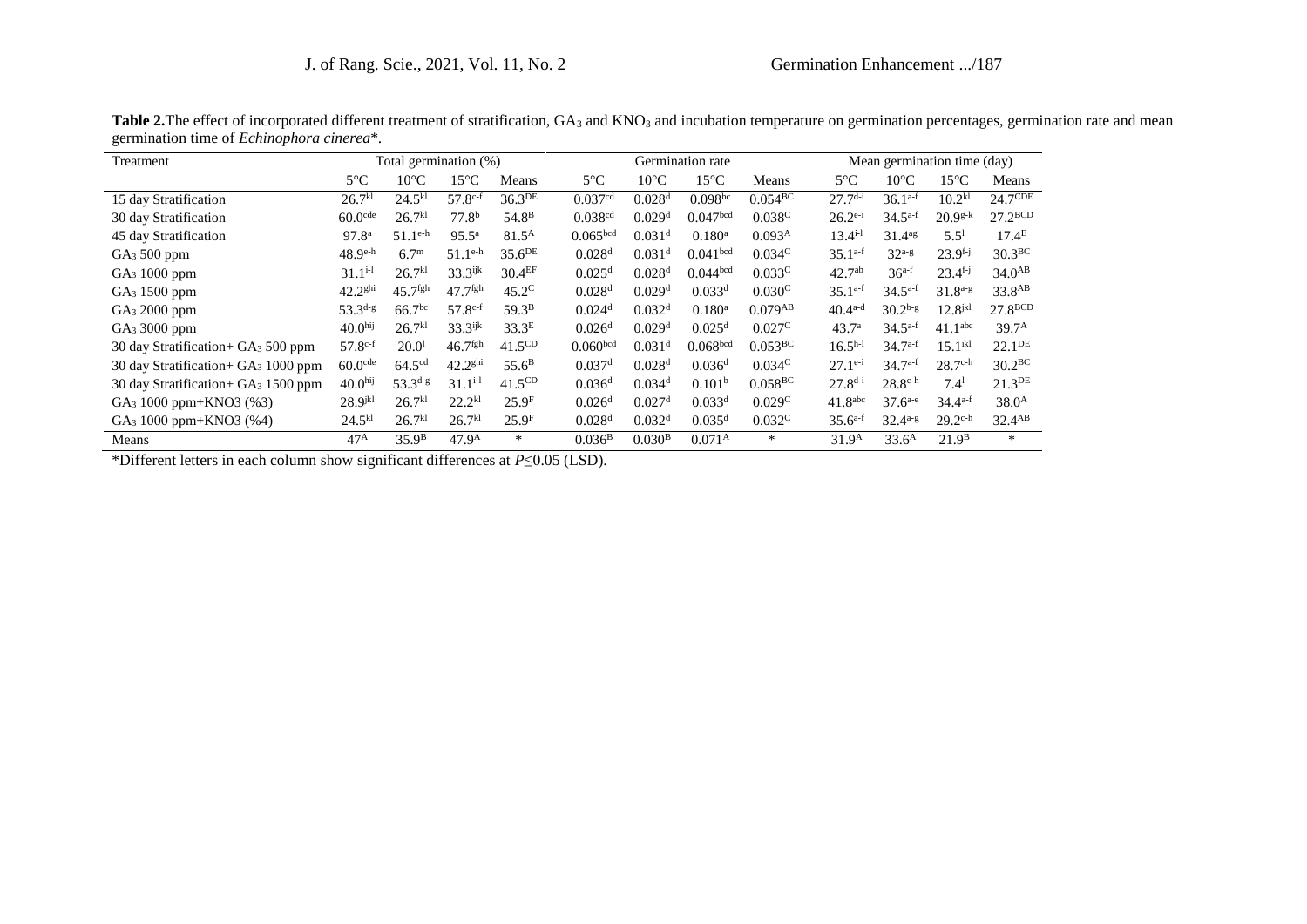| Treatment                                        | Total germination (%) |                   |                       | Germination rate    |                        |                        |                        | Mean germination time (day) |                       |                |                    |                    |
|--------------------------------------------------|-----------------------|-------------------|-----------------------|---------------------|------------------------|------------------------|------------------------|-----------------------------|-----------------------|----------------|--------------------|--------------------|
|                                                  | $5^{\circ}$ C         | $10^{\circ}$ C    | $15^{\circ}$ C        | Means               | $5^{\circ}$ C          | $10^{\circ}$ C         | $15^{\circ}$ C         | Means                       | $5^{\circ}$ C         | $10^{\circ}$ C | $15^{\circ}$ C     | Means              |
| 15 day Stratification                            | $73.3^{a-d}$          | $24.5^{j-n}$      | 97.8 <sup>a</sup>     | 65.2 <sup>AB</sup>  | $0.037$ d-g            | $0.028e$ -h            | $0.066^a$              | $0.04\overline{4^{ABC}}$    | $27.1$ <sup>e-1</sup> | $36.1^{a-f}$   | 15.1 <sup>1</sup>  | $26.1$ CDE         |
| 30 day Stratification                            | 86.7 <sup>ab</sup>    | $26.7i-m$         | $95.5^{\rm a}$        | 70.0 <sup>AB</sup>  | $0.056^{ab}$           | $0.030e$ <sup>-h</sup> | $0.066^a$              | $0.050^{A}$                 | $17.9^{jkl}$          | $34.7^{b-g}$   | 15.1 <sup>1</sup>  | 22.5 <sup>DE</sup> |
| 45 day Stratification                            | $77.8$ <sup>abc</sup> | $51.1^{d-i}$      | 97.8 <sup>a</sup>     | $75.5^{\rm A}$      | 0.049 <sup>bcd</sup>   | $0.031^{\text{e-h}}$   | $0.062^{ab}$           | $0.048^{AB}$                | $20.1^{i-1}$          | $31.4^{d-i}$   | $16.0^{kl}$        | 22.5 <sup>DE</sup> |
| $GA_3 500$ ppm                                   | $11.1^{lmn}$          | 6.7 <sup>mn</sup> | $33.3h-1$             | 17.0 <sup>F</sup>   | $0.023$ <sup>gh</sup>  | $0.031^{\text{e-h}}$   | $0.033e$ -h            | 0.029 <sup>E</sup>          | 48.0 <sup>a</sup>     | $32.0^{d-i}$   | $30.8^{d-j}$       | 37.0 <sup>A</sup>  |
| GA <sub>3</sub> 1000 ppm                         | 6.7 <sup>mn</sup>     | $26.7i-m$         | $24.5^{j-n}$          | 19.3 <sup>F</sup>   | $0.029e$ <sup>-h</sup> | $0.029e$ <sup>-h</sup> | $0.033e$ -h            | $0.030^{DE}$                | $34.0^{b-h}$          | $36.0^{a-f}$   | $30.6^{d-j}$       | 33.5ABC            |
| GA <sub>3</sub> 1500 ppm                         | $11.1^{lmn}$          | $46.7^{e-j}$      | 6.7 <sup>mn</sup>     | $21.5$ <sup>F</sup> | $0.024$ <sup>fgh</sup> | $0.029e$ -h            | $0.038$ def            | $0.030^{DE}$                | 45.3 <sup>abc</sup>   | $34.5^{b-g}$   | $26.0^{f-1}$       | 35.3 <sup>AB</sup> |
| GA <sub>3</sub> 2000 ppm                         | 0.0 <sup>n</sup>      | $66.7^{b-f}$      | $20.0^{k-n}$          | 28.9DEF             | $0.000^{i}$            | $0.033e$ -h            | $0.042$ <sup>cde</sup> | 0.025 <sup>E</sup>          | 0.0 <sup>m</sup>      | $30.2^{d-j}$   | $26.0^{f-1}$       | 18.7 <sup>E</sup>  |
| GA <sub>3</sub> 3000 ppm                         | $24.5^{j-n}$          | $26.7i-m$         | $33.3h-1$             | 28.2 <sup>EF</sup>  | $0.025$ <sup>fgh</sup> | $0.030e$ <sup>-h</sup> | $0.037$ def            | $0.031$ <sup>DE</sup>       | $40.6^{a-d}$          | $34.7^{b-g}$   | $27.1^{e-1}$       | $34.1^{AB}$        |
| 30 day Stratification + GA <sub>3</sub> 500 ppm  | $26.7i-m$             | $26.7i-m$         | $17.8^{k-n}$          | 23.7 <sup>F</sup>   | $0.029e$ <sup>-h</sup> | $0.030e$ <sup>-h</sup> | $0.025$ <sup>fgh</sup> | 0.029 <sup>E</sup>          | $35.0^{a-g}$          | $33.6^{c-h}$   | $40.2^{a-e}$       | 36.3 <sup>A</sup>  |
| 30 day Stratification + GA <sub>3</sub> 1000 ppm | $37.8^{g-k}$          | $42.2^{f-k}$      | $42.2$ <sup>f-k</sup> | 40.7 <sup>DE</sup>  | 0.027 <sup>fgh</sup>   | $0.034^{\text{e-h}}$   | $0.052^{bc}$           | $0.038$ CD                  | $38.2^{a-f}$          | $29.7d-j$      | $22.1^{g-1}$       | $30.0^{A-D}$       |
| 30 day Stratification + $GA_3$ 1500 ppm          | $62.2^{b-g}$          | $31.1^{h-m}$      | $37.8^{g-k}$          | 43.7 <sup>CD</sup>  | $0.034^{\text{e-h}}$   | $0.030e$ <sup>-h</sup> | $0.028e$ -h            | $0.031$ <sup>DE</sup>       | $29.0^{d-k}$          | $35.1^{a-g}$   | $36.0^{a-f}$       | 33.4ABC            |
| GA <sub>3</sub> 1000 ppm+KNO3 (%3)               | $55.5^{c-h}$          | $51.1^{d-i}$      | $68.9^{b-e}$          | 58.5 <sup>BC</sup>  | $0.037$ def            | $0.028e$ <sup>-h</sup> | $0.062^{ab}$           | 0.042 <sup>BC</sup>         | $27.5^{d-l}$          | $35.5^{a-f}$   | $21.3h-1$          | $28.1^{BCD}$       |
| $GA_3 1000$ ppm+KNO3 (%4)                        | $48.9^{d-j}$          | $40.0^{g-k}$      | $33.4h-1$             | 40.7 <sup>DE</sup>  | $0.033e$ -h            | $0.030e$ <sup>-h</sup> | 0.022 <sup>h</sup>     | 0.029 <sup>E</sup>          | $29.5^{d-j}$          | $34.1^{b-h}$   | 46.9 <sup>ab</sup> | 36.9 <sup>A</sup>  |
| Means                                            | 40.2 <sup>AB</sup>    | 35.9 <sup>B</sup> | 46.8 <sup>A</sup>     | $\ast$              | 30.2 <sup>AB</sup>     | 33.6 <sup>A</sup>      | $27.2^{\rm B}$         | $\ast$                      | 0.031 <sup>B</sup>    | $0.031^{B}$    | 0.044 <sup>A</sup> | *                  |

Table 3. The effect of incorporated different treatment of stratification, GA<sub>3</sub> and KNO<sub>3</sub> and incubation temperature on germination percentages, germination rate and mean germination time of *Ferulago angulata*\*.

\*Different letters in each column show significant differences at *P*≤0.05 (LSD).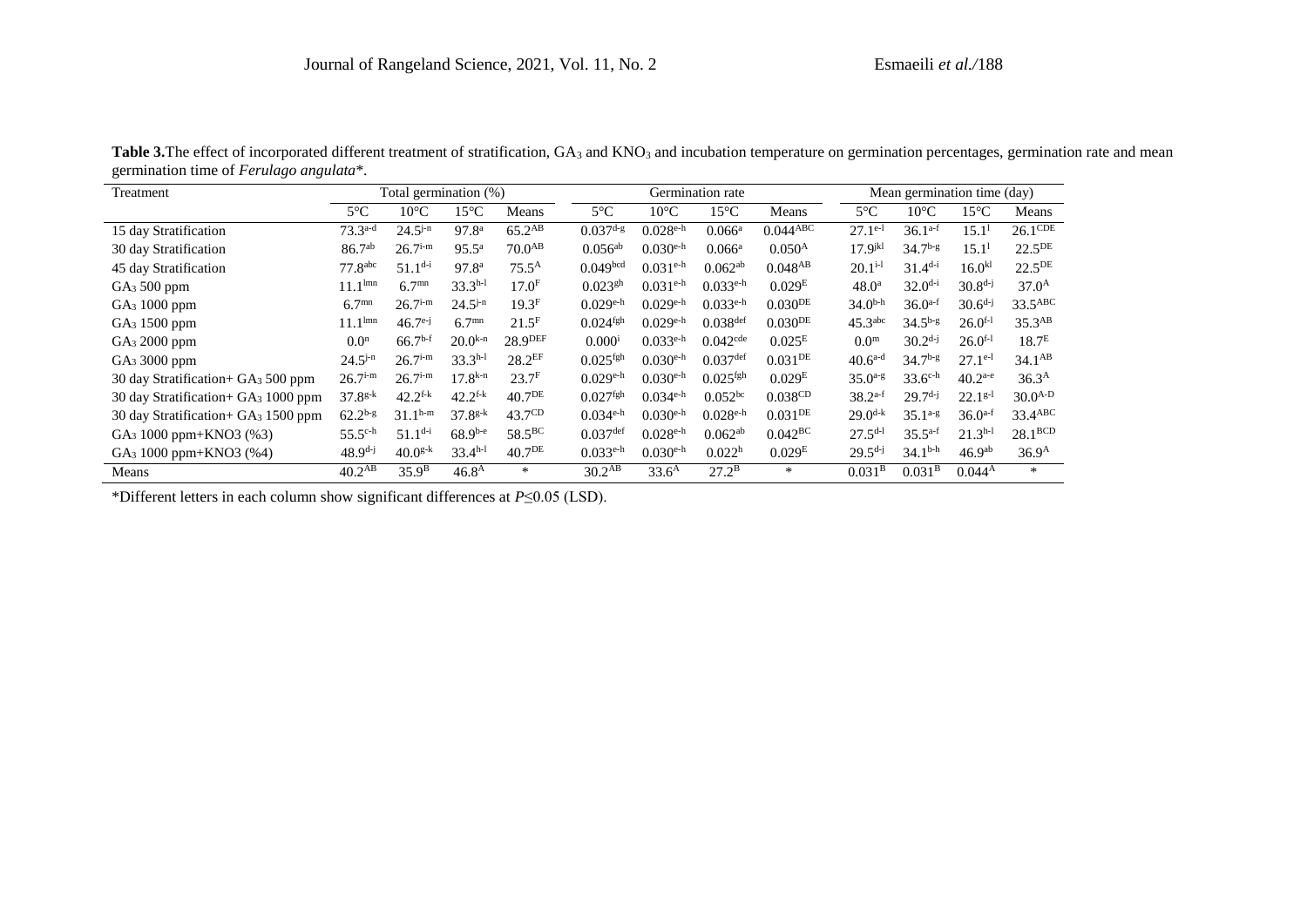#### **Greenhouse experminnt**

#### *Dorema aucheri* **Boiss.**

According to variance analysis results, the treatment impact was significant on measured parameters ( $p \leq 0.05$ ). The best condition to start seed germination in substrate containing soil and cocopeat obtained a 1:1 ratio (Table 4). After 12 days of starting culture seeds, maximum germination was observed in substrate containing soil and cocopeat with 1:1 ratio (14.7%) and soil+sand 3:1 ratio (14%). Seeds germination in the different mediums was low after partial supplying of their chilling requirement like germination in the petri dish.

According to results, the seeds of this plant for germination need the relatively light culture medium. In addition, it requires the continuous presence of moisture in the substrate during germination. This condition in a substrate containing soil and cocopeat with the 1:1 ratio is available for seeds. In general, it seems that for optimal germination, the seeds of this plant need a relatively light substrate adding compounds that cause to retaining continuous soil moisture (e.g. super absorbent). The number of produced seedling after 40 days of starting test was harmonized with the best treatments related to germination (15 seedlings survive in soil and cocopeat substrate with 1:1 ratio). The obtained results of means comparison showed that the greatest amount of fresh and dry weight (0.14 and 0.030 g, respectively) in a substrate containing soil, sand, fertilizer, and cocopeat was obtained equally (Table 4). The highest seedling fresh weight (g) and

seedling fresh weight (g) were in the mixed substrate (SO+CP+SA+CM) with the same ratio.

#### *Echinophora cinerea* **Boiss.**

According to the results obtained in Table 5, the substrate containing cocopeat and soiland a substrate containing a combination of all three forms with equal proportion provided the best conditions for the start of germination. After 12 days of starting the test in substrate containing soil and sand, it was observed that maximum germination is likely because of proximity to the plant habitat conditions. Finally, the highest number of the produced seedling was observed in substrate containing soil+cocopeat and soil+sand. The highest seedling fresh weight (g) and seedling dry weight (g) were obtained in soil media and SO+CM+SA mix with 2:1:1 ratio respectively.

#### *Ferulago angulata* **Boiss.**

*Ferulago angulata* seeds sowing in the different substrates after supplying chilling requirements showed that substrate containing soil+sand and soil+cocopeat caused better conditions to start seeds germination (Table 6). But after 12 days of stating seeds cultivation in a wide range, there were no significant differences and only in the heavy medium like 100 percent soil, the low germination of seeds was seen. After 38 days of starting tests, the highest number of seedlings was obtained in a medium containing soil and cattle manure. The soil and cocopeat substrate showed the highest seedling fresh weight while the highest seedling dry weight was obtained in the SO+CP+SA+CM substrate.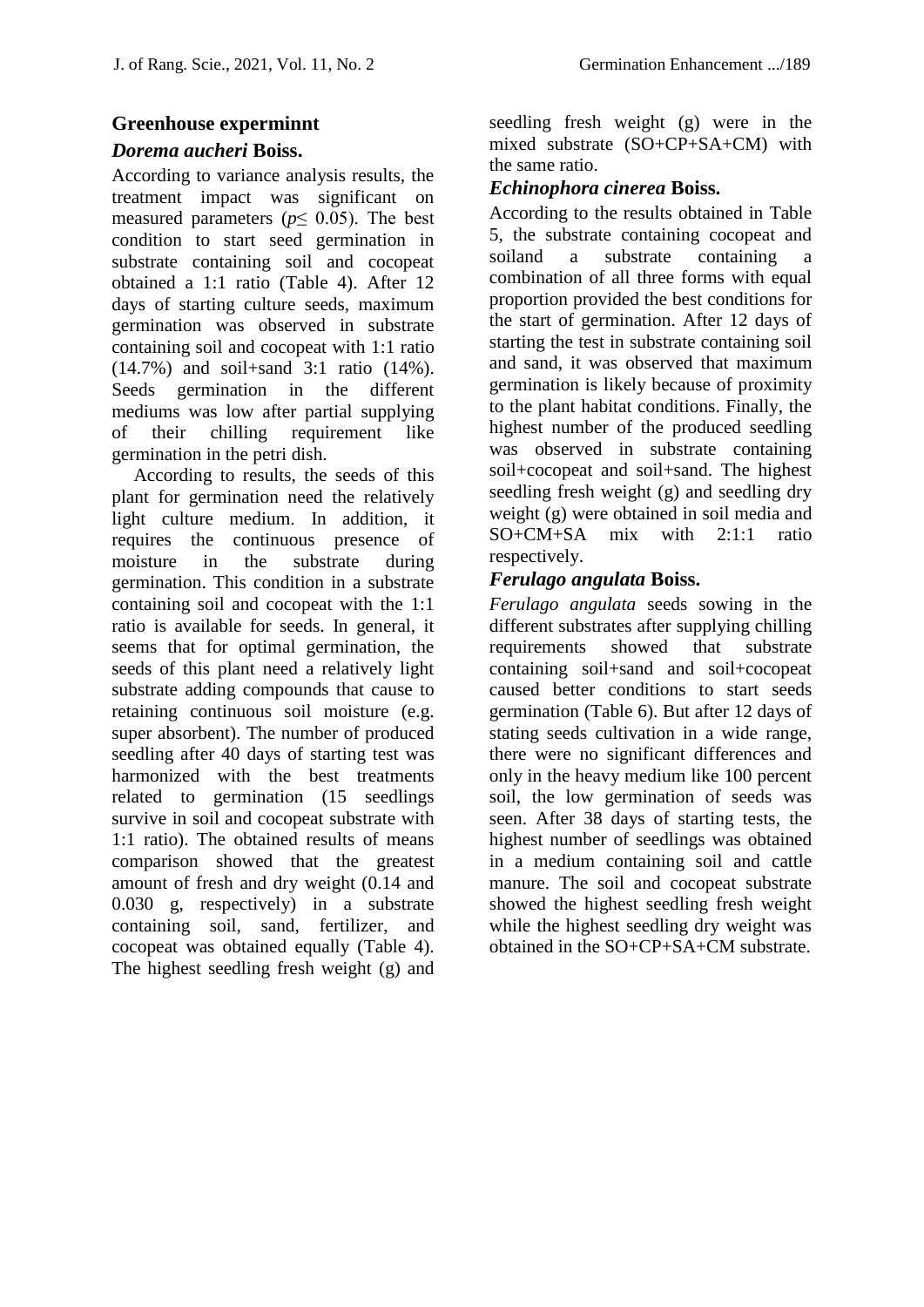| Treatment               | Seed germination   | Seed germination     | Number of seedling | Seedling fresh       | Seedling dry         |
|-------------------------|--------------------|----------------------|--------------------|----------------------|----------------------|
|                         | after 6 day $(\%)$ | after 12 day $(\% )$ | after 40 day       | weight $(g)$         | weight $(g)$         |
| $SO+CM(1:1)$            | 0.0 <sup>d</sup>   | 1.3 <sup>d</sup>     | 1.0 <sup>d</sup>   | $0.07$ <sup>fg</sup> | 0.008 <sup>ef</sup>  |
| $SO+SA(1:1)$            | 5.7 <sup>c</sup>   | $12.3^{ab}$          | 9.0 <sup>b</sup>   | 0.06 <sup>g</sup>    | 0.006 <sup>f</sup>   |
| $SO+CP(1:1)$            | $11.0^a$           | 14.7 <sup>a</sup>    | $15.0^{\rm a}$     | 0.10 <sup>d</sup>    | 0.012 <sup>d</sup>   |
| SO.                     | 1.7 <sup>d</sup>   | 3.0 <sup>d</sup>     | 2.3 <sup>cd</sup>  | 0.09 <sup>e</sup>    | $0.010^{de}$         |
| $SO+CM(3:1)$            | 0.7 <sup>d</sup>   | 3.3 <sup>d</sup>     | 1.0 <sup>d</sup>   | 0.11 <sup>cd</sup>   | $0.011$ <sup>e</sup> |
| $SO+SA(1:3)$            | 1.3 <sup>d</sup>   | 14.0 <sup>ab</sup>   | $12.7^{ab}$        | $0.12^{bc}$          | 0.017c               |
| $SO+CP(3:1)$            | 8.0 <sup>b</sup>   | $12.3^{ab}$          | $13.3^a$           | 0.12 <sup>b</sup>    | 0.021 <sup>b</sup>   |
| $SO+CM+SA(2:1:1)$       | 2.0 <sup>d</sup>   | 7.7 <sup>c</sup>     | 5.0 <sup>c</sup>   | 0.08 <sup>f</sup>    | 0.016 <sup>c</sup>   |
| $SO+CP+SA+CM$ (1:1:1:1) | 6.0 <sup>bc</sup>  | 10.7 <sup>bc</sup>   | $11.3^{ab}$        | 0.14 <sup>a</sup>    | $0.030$ <sup>a</sup> |

*Table 4. The effect of different substrate on seed germination and growth characteristics of* Dorema aucheri*\*.*

\*Different letters in each column show significant differences at *P*≤0.05 (LSD). Soil (SO), Cattle Manure (CM), Sand (SA) and Cocopeat (CP).

**Table 5.** The effect of different substrate on seed germination and growth characteristics of *Echinophora cinerea*\*.

| Treatment                 | Seed germination   | Seed germination    | Number of seedling | Seedling fresh      | Seedling dry           |
|---------------------------|--------------------|---------------------|--------------------|---------------------|------------------------|
|                           | after 6 day $(\%)$ | after 12 day $(\%)$ | after 40 day       | weight $(g)$        | weight $(g)$           |
| $SO+CM(1:1)$              | 2.7 <sup>c</sup>   | $6.7^\circ$         | 4.0 <sup>cd</sup>  | 0.21 <sup>bcd</sup> | $0.030^{bc}$           |
| $SO+SA(1:1)$              | $4.3^{bc}$         | $11.7^{ab}$         | 3.0 <sup>d</sup>   | 0.19 <sup>d</sup>   | $0.038^{ab}$           |
| $SO+CP(1:1)$              | 12.7 <sup>a</sup>  | $14.0^{\rm a}$      | $14^{.0a}$         | $0.22^{bc}$         | $0.041^{ab}$           |
| SO.                       | 2.7 <sup>c</sup>   | 10.0 <sup>bc</sup>  | 6.0 <sup>cd</sup>  | $0.25^{\rm a}$      | $0.045^{ab}$           |
| $SO+CM(3:1)$              | 4.7 <sup>bc</sup>  | $11.0^{ab}$         | 5.0 <sup>cd</sup>  | $0.24^{ab}$         | 0.004 <sup>d</sup>     |
| $SO+SA(1:3)$              | 6.3 <sup>b</sup>   | $14.3^{\rm a}$      | $12.3^{ab}$        | 0.21 <sup>cd</sup>  | $0.035$ <sup>abc</sup> |
| $SO+CP(3:1)$              | $4.3^{bc}$         | $12.7^{ab}$         | 13.0 <sup>ab</sup> | $0.14^e$            | 0.021c                 |
| $SO+CM+SA(2:1:1)$         | $5.3^{b}$          | $9.3^{bc}$          | 7.0 <sup>cd</sup>  | 0.22 <sub>bcd</sub> | $0.049$ <sup>a</sup>   |
| $SO+CP+SA+CM$ $(1:1:1:1)$ | $12.0^{\rm a}$     | $11.3^{ab}$         | $8.3^{bc}$         | 0.21 <sup>cd</sup>  | $0.050$ <sup>a</sup>   |

\*Different letters in each column show significant differences at *P*≤0.05 (LSD). Soil (SO), Cattle Manure (CM), Sand (SA) and Cocopeat (CP).

| Table 6. The effect of different substrate on seed germination and growth characteristics of Ferulago angulata*. |  |  |  |
|------------------------------------------------------------------------------------------------------------------|--|--|--|
|------------------------------------------------------------------------------------------------------------------|--|--|--|

|                           | Seed germination    | Seed germination    | Number of seedling | Seedling fresh    | Seedling dry         |
|---------------------------|---------------------|---------------------|--------------------|-------------------|----------------------|
| Treatment                 | after 6 day $(\% )$ | after 12 day $(\%)$ | after 40 day       | weight $(g)$      | weight $(g)$         |
| $SO+CM(1:1)$              | 0.7 <sup>c</sup>    | $5.3^{b}$           | 7.0 <sup>d</sup>   | 0.14 <sup>d</sup> | 0.019 <sup>d</sup>   |
| $SO+SA(1:1)$              | 4.0 <sup>ab</sup>   | $13.3^{\rm a}$      | $14.7^{ab}$        | 0.12 <sup>f</sup> | 0.026c               |
| $SO+CP(1:1)$              | 6.3 <sup>a</sup>    | $13.0^{\rm a}$      | $14.7^{ab}$        | 0.24 <sup>a</sup> | 0.033 <sup>b</sup>   |
| SO.                       | 0.7 <sup>c</sup>    | 4.3 <sup>b</sup>    | 6.0 <sup>d</sup>   | 0.10 <sup>h</sup> | 0.016 <sup>d</sup>   |
| $SO+CM(3:1)$              | 4.3 <sup>ab</sup>   | $11.0^a$            | 17.0 <sup>a</sup>  | 0.16 <sup>c</sup> | 0.023c               |
| $SO+SA(1:3)$              | 5.0 <sup>a</sup>    | 12.7 <sup>a</sup>   | 11.7 <sup>bc</sup> | 0.11 <sup>g</sup> | 0.018 <sup>d</sup>   |
| $SO+CP(3:1)$              | 6.0 <sup>a</sup>    | 13.7 <sup>a</sup>   | 11.7 <sup>bc</sup> | $0.13^e$          | 0.002 <sup>e</sup>   |
| $SO+CM+SA(2:1:1)$         | $2.0^{bc}$          | 5.0 <sup>b</sup>    | 8.3 <sup>cd</sup>  | 0.16 <sup>c</sup> | 0.023c               |
| $SO+CP+SA+CM$ $(1:1:1:1)$ | 6.3 <sup>a</sup>    | $12.3^{\rm a}$      | $14.7^{ab}$        | 0.23 <sup>b</sup> | $0.050$ <sup>a</sup> |

\*Different letters in each column show significant differences at *P*≤0.05 (LSD). Soil (SO), Cattle Manure (CM), Sand (SA) and Cocopeat (CP).

#### **Discussion**

#### **Laboratory experiment**

In spite of using different treatments and various temperatures, the significant increase was not observedin the germination of *D. aucheri.* Sharifi *et al.* (2015) reported *D. aucheri* seeds stratification for 6 months at 4°C lead to increase seed germination over 90%. The positive effect of nanopriming with

selenium on seed germination and root growth of *D. aucheri* was reported recently (Abedi, 2020). The low seed germination in the present study can be attributed to various factors such as seed prematurity and maybe hidden infection of seeds to insect larvae (Irvani *et al.*, 2012). The highest seed germination of *D. ammoniacum* was observed after 45 days of chilling at 4°C (Irvani *et al.,* 2012). The study of phenological stages of this plant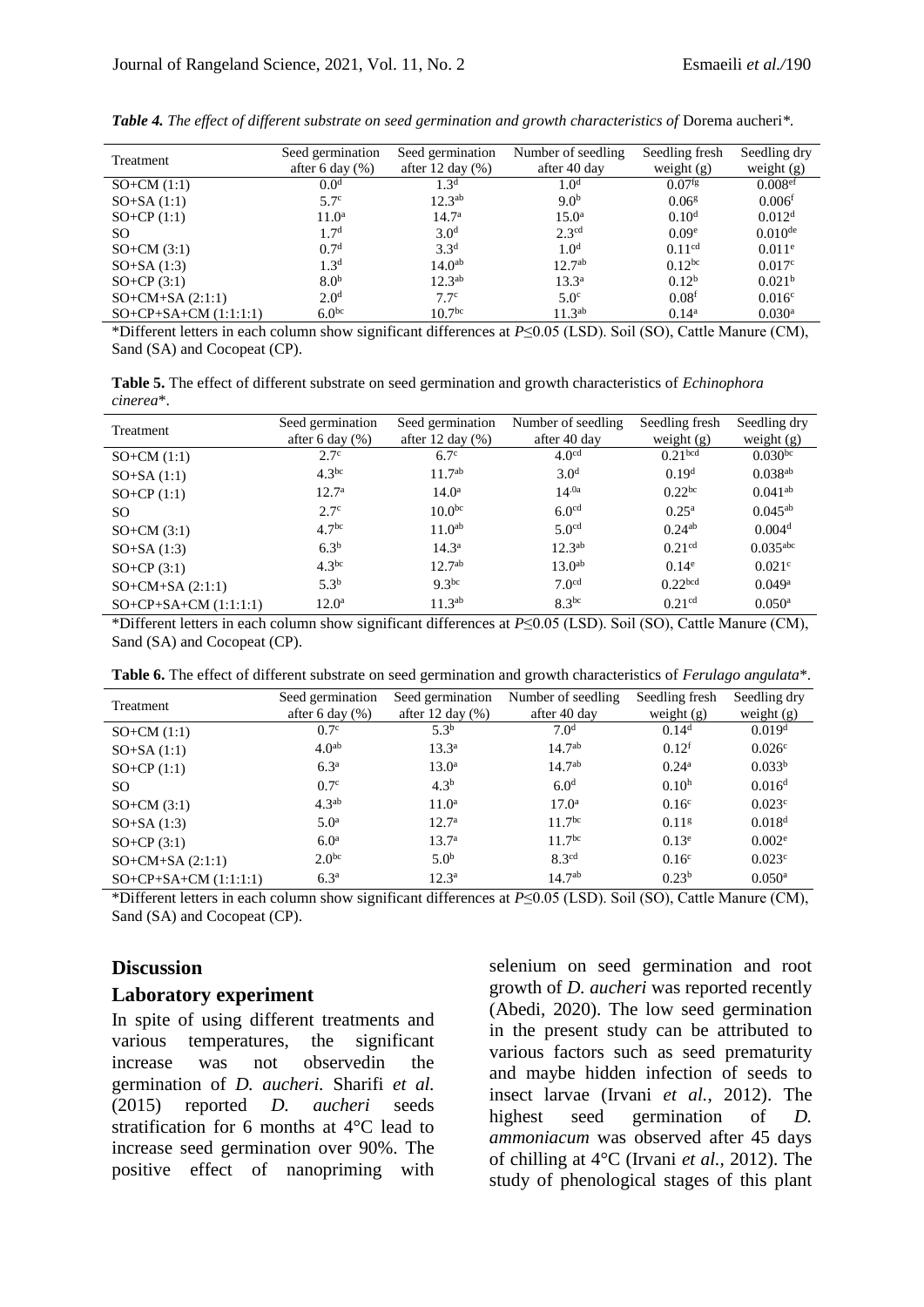also expresses the chilling requirement for seed germination (Kazemi *et al.,* 2011). The results indicated chilling for 30 and 45 days had a severe impact on *E. cinera* and *F. angulata*. Moist chilling positive effect on *Cyclocarya paliurus* (Fang *et al.,* 2006), *Ferula gummosa* (Nadjafi *et al.,* 2006), *D. ammoniacum* (Irvani *et al.,* 2012) and various *Nepeta* species (Asgari *et al.,* 2015) plants have been reported.

Application of  $GA_3$  and  $KNO_3$  was accompanied by 10% germination in 5°C temperature, which indicates that these two compounds were not been able to provide seed chilling requirement as much as 30 days chilling on *D. aucheri*. Irvani *et al.*  (2012) and Mellati *et al.*(2010) reported the lack of effect of  $GA_3$  on seed germination on their researches. Unlike *D. aucheri*, gibberellic acid had positive effects on *E. cinera* and *F. angulata* seeds germination. Although using gibberellic acid and potassium nitrate was more effective in *F. angulata* seeds germination, the role of growth regulators was studied in germination improving and removing seed dormancy in different species and in some cases, it increased seed germination. Keshtkar *et al.* (2008) also reported that *Ferula ovina* and *F. gummosa* seeds treatment with gibberellic acid and low temperature caused germination; meanwhile, no germination was observed in untreated seeds. They reported that the germination of *Ferula* increased by increasing of gibberellic acid concentration, and the increase was greater when higher concentrations of gibberellic acid were associated with low temperature. It is obvious that the role of cold requirement is more effective than gibberellic acid in breaking seeds dormancy.

Analysis of the effect of germination temperature on three species indicated that the best temperature for dormancy breaking was 15°C. Ghasemi-Arian (2009) indicated that temperature is effective in germination percent of *Dorema ammoniacum,* so the highest germination

percent (94.2%) of this plant was obtained at  $4^{\circ}$ C. In the present study, the chilling requirement of seeds was not removed earlier and this reason caused germination at 4°C. This indicates the chilling requirement was funded during the germination of seeds. Zia and Khan (2004) expressed that it seems 5°C or slightly less had the greatest impact on seed dormancy for plants which grow on cold climate. Nadjafi *et al.* (2006) reported daily washing of *Ferula* seeds at 5°C temperature for 14 days caused the breaking of their dormancy and the highest germination percent and germination rate. Mellati *et al.* (2010) reported that more than 8°C temperature risecauses a sharp decrease in germination percent and also, germination rate of *Ferula* seeds in both washed and non-washed treatment. Ghadiri and Bagherani (2000) indicated the best temperature for germination of Licorice was 15 and 25°C. In another study, it was found that seed treatment Candle Coma (*Dorema ammoniacum*) at a temperature of 3°C and using washed treatment had the highest amount of green seed. It seems to improve germination in these types of seeds; further investigation and usage of other treatments like washable and newer seeds are needed.

#### **Greenhouse experiment**

The autecology study of *Dorema aucheri*  plants showed that normal soil texture coupled with a lot of pebbles has the highest germination prescent (Kazemi *et al.,* 2011). In total, more efforts should be done to improve the germination of these species and subsequently examine the possibility of germination in different media. Ginwal *et al.* (2005) in *Jatropha curcas* (*Euphorbiaceae*) observed the highest percentage of germination and seed germination rate in vermiculite and sand. Also, it was stated that Cockscomb (*Celosia* spp.) seeds had better germination in peat compared to soil medium and also, peat caused to increase 22 percent of germination compared to soil that may be the reason of this reduced sensitivity to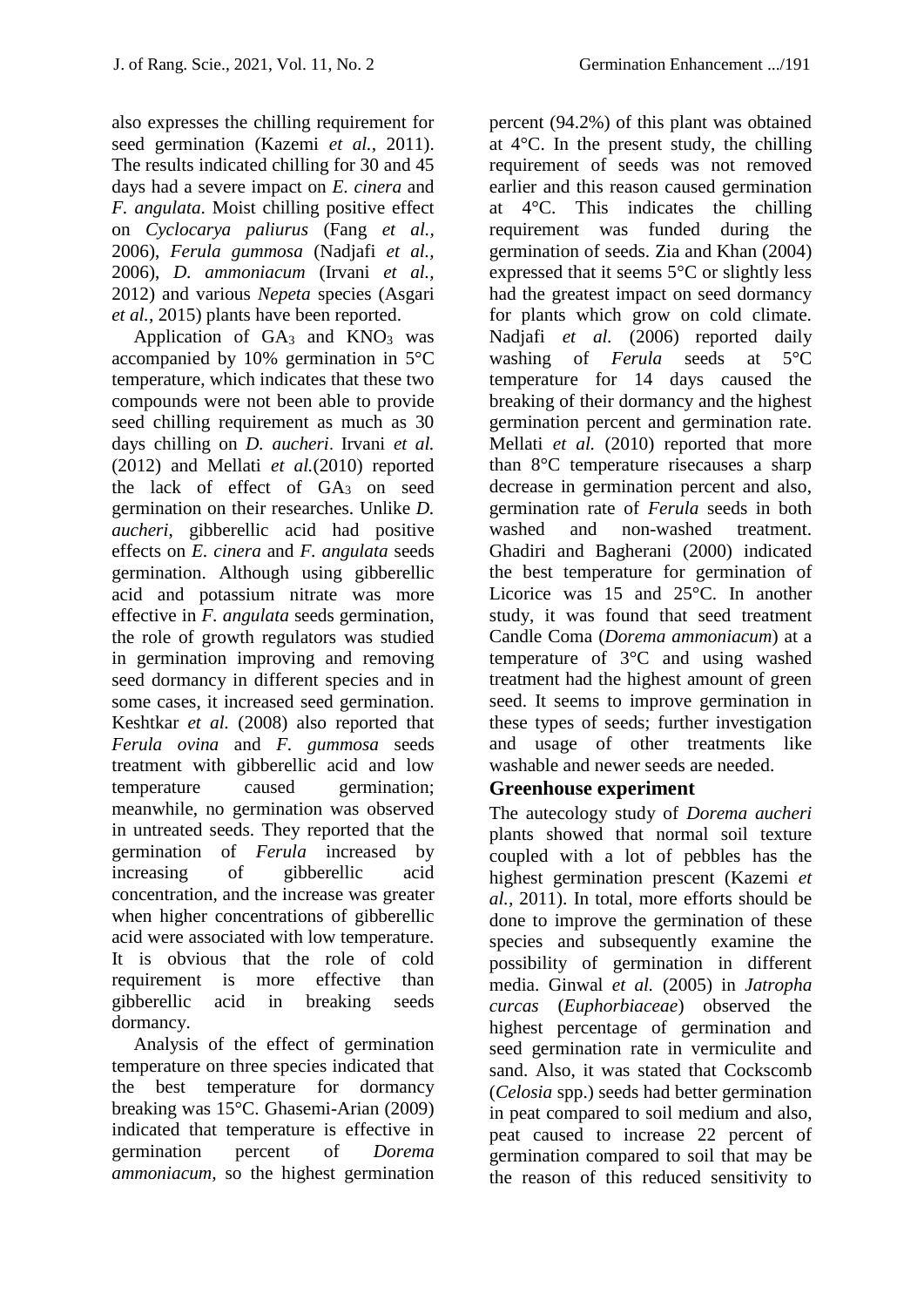high pH, soil texture, high moisture and lack of enough oxygen to the occurrence of germination in the Cockscomb.

It seems that the seeds of *F. angulata*  plant for germination need to have a lightmedium. Investigating the soil habitats of this plant confirms that oamy and sandy loamy, non-saline and shallow lime soil are suitable for this plant (Jahantab *et al.,* 2012).

#### **Conclusion**

The results of all these studies confirm that the seed of Apiaceae family requires prechiling to improve germination and in this connection, the use of some substances such as gibberellic acid and potassium nitrate also had a positive impact. It should be noted that the role of cold is much more effective and clearer than other treatments. These results indicate that the seed of these plant species has a morpho-physiological type of dormancy (Vandelook *et al.,* 2007; Asgari *et al.,* 2015).

One way to restore pastures and development of seed cultivation of these plants is seeding improvement. If planting time was coincided with the time of germination and seed requirements to be provided especially after planting chilling, the chances of germination increase (select the best planting date according to the seed requirements). The role of temperature has been proved in the seed germination of these plants by numerous studies. Studying the requirements of seed germination provides production management and cultivating development in other areas. So, with these requirements, plants can be easily cultivated in these areas artificially. Since all three species are mostly distributed in cold temperate areas, to omit their dormancy needs low temperature.

In this research, different treatments were applied to improve seed germination but results were not remarkable about Bilhar (*Dorema aucheri*), so it is recommended that other studies should be done in this field such as the use of new and old seeds (to assess the after-ripening seeds), the use of alternating hot and cold temperatures, study of germination and growth of small embryo of these plants intissue culture. It seems that the seeds of these plants have a primary dormancy and lack of hard shell and we should search the main reason for their low germination in physiological factors and inhibitors substances (A combination dormancy: morpho-physiological). Finally, this study showed that 30 days' stratification is enough to reduce the level of germination inhibitors and seeds problemis related to small and narrow embryos.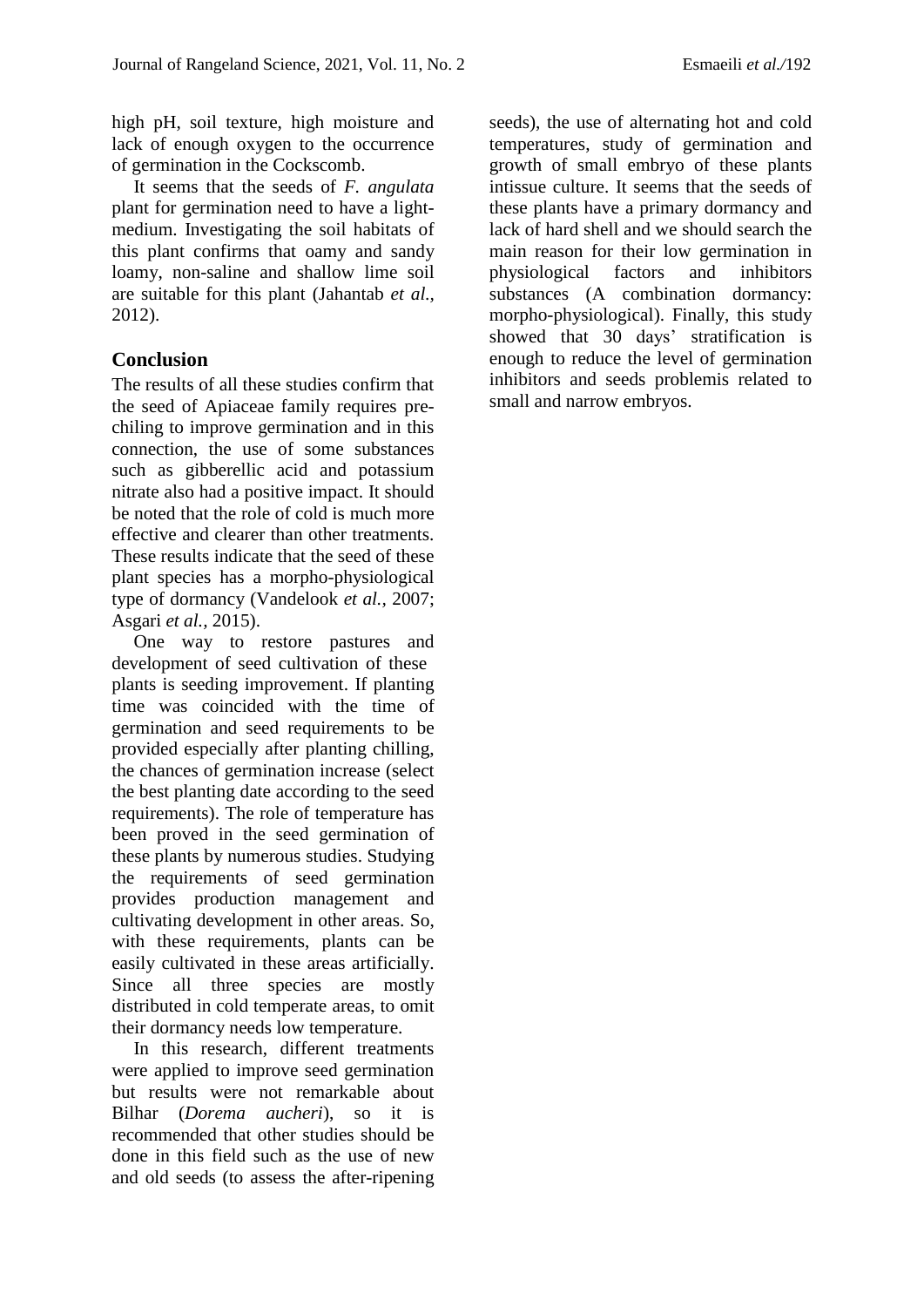#### **References**

- Abedi, E., 2020. Effect of nanopriming for enhancing germination and seedling growth of *Dorema aucheri* L. 31st European Congress on Nanotechnology and Materials Engineering, Paris.
- Amirghofran, Z., Bahmani, M., Azadmehr, A., Javidnia, K., 2006. Anticancer effects of various Iranian native medicinal plants on human tumor cell lines. Neoplasma, 53 (5), 428-433.
- Asgari, M., Nasiri, M., Ashraf, J.A., Flah, H.L., 2015. Investigation of chilling effects on characteristics of seed germination, vigor and seedling growth of *Nepeta* spp. species. J. Rangel. Sci., 5 (4), 313-324.
- Atia, A., Debez, A., Barhoumi, Z., Smaoui, A., Abdelly, C., 2009. ABA, GA<sup>3</sup> and nitrate may control seed germination of *Crithmum maritimum* (Apiaceae) under saline conditions. C. R. Biol., 332 (8), 704-710.
- Cerabolini, B., De Andreis, R., Ceriani, R.M., Pierce, S., Raimondi, B., 2004. Seed germination and conservation of endangered species from the Italian Alps: *Physoplexis comosa* and *Primula glaucescens*. Biol. Conser., 117 (3), 351-356.
- Christensen, L.P., Brandt, K., 2006. Bioactive polyacetylenes in food plants of the Apiaceae family: Occurrence, bioactivity and analysis. J. Pharmaceut. Biomed. Anal., 41 (3), 683-693.
- Ebrahimian, V., Bagheri, R., Mohseni, M., Poormirzaei, A., 2013. Ecological and phenological study on *Ferulago angulata* in the Hezar Mountains and Bondar Henza, Kerman, Iran. J. Rangel. Sci., 3 (4), 277-285.
- Fang, S., Wang, J., Wei, Z., Zhu, Z., 2006. Methods to break seed dormancy in *Cyclocarya paliurus* (Batal) Iljinskaja. Sci. Hortic., 110 (3), 305-309.
- Ghadiri, H., Bagherani, T., 2000. Effect of scarification and temperature on germination of Licorice (*Glycyrrhiza glabra* L.) seeds. J. Agr. Sci. Technol. (JAST), 2 (4), 5257-262.
- Ghani, A., Saharkhiz, M.J., Hassanzadeh, M., Msaada, K., 2009. Changes in the essential oil content and chemical compositions of *Echinophora platyloba* DC. during three different growth and developmental stages. J. Essent. Oil-Bear. Plants, 12 (2), 162-171.
- Ghasemi-Arian, A., Izadi, J., afkham-Alshoara, S., Ejlali, R., 2009. Germination improvement in seeds of gum ammoniac (*Dorema Ammoniacum*). Iraian J. Rangel. Des. Res., 15: 455-463. (English abstract)
- Gholami, B.A., Askarzade, M.A., 2007. Investigation of *Dorema ammoniacum* and *Ferula assa-foetida* cultivation in different times in order to domesticate them in Mashhad. National Conference on the Sustainable

Development of Medicinal Plants, Mashhad, Iran. (In Persian)

- Ginwal, H.S., Phartyal, S.S., Rawat, P.S., Srivastava, R.L., 2005. Seed source variation in morphology, germination and seedling growth of *Jatropha curcas* Linn. in Central India. Silvae Genet., 54 (1-6), 76-80.
- Irvani, N., Solouki, M., Omidi, M., Saidi, A., Zare, A.R., 2012. Seed germination and dormancy breaking in *Dorema ammoniacum*. an endangered medicinal plant. Trakia J. Sci., 10 (1), 9-15.
- Jahantab, E., Sepehri, A., Mirdelami, S.Z., Gasemi Arian, Y., Noori. S., 2012. Autecology investigation of *Ferulago angulata* (Schlecht) Boiss. in center Zagros (Kohgiluyeh Region). J. of Plant Environ. Physiol., 6 (4), 1-8. (In Persian)
- Jalili, A., Jamzad, Z., 1999. Red data book of Iran : a preliminary survey of endemic, rare and endangered plant species of Iran. Research Institute of Forests and Rangelands, IR.
- kazemi, E., Amrali S., Padyab, M., Shafiee A., Ghasemi-Arian, Y., 2011. Autecology of *Dorema aucheri* in rangeland ecosystems of Kohgiloye and Boyerahmad province. Iraian J. Rangel. Des. Res., 17 (4), 567-574. (English abstract)
- Keshtkar, H.R., Azarnivand, H., Etemad, V., Moosavi, S.S., 2008. Seed dormancy-breaking and germination requirements of *Ferula ovina* and *Ferula gummosa*. Desert, 13 (1), 45-51. (English abstract)
- Khanahmadi, M., Miraghaee, S.S., Karimi, I., 2012. Evaluation of the antioxidant and antimicrobial properties of *Dorema aucheri* plant. Iran. Red Crescent Med. J., 14 (10), 684- 685.
- Kumar Vashistha, R., Nautiyal, B.P., Nautiyal, M.C., 2009. Chemical stimulation of seed germination in *Angelica archangelica* Linn. (Apiaceae), a threatened high altitude aromatic herb. J. Am. Sci., 5 (5), 59-70.
- Mellati, F., Parsa, M., Lalehgani, B., 2010. Evaluation of germination behaviour and sowing date in Dorema, Asafetida and Galbanum. Iranian Journal of Field Crops Research, 8 (3), 521–530. (English abstract)
- Mostafavi, S.H., Fazilati, M., Mostafavi S.A., Vah-Habi, M.R., Mostafav, F., Omidvarinia, S., Zandi-Atashbar, N., Derakhshanian, H., Hajipoor, A.R., 2013. Hepatotoxicity of *Dorema aucheri* (Bilhar) in albino mice. Arch. Iran. Med., 16 (9), 530-532.
- Mozaffarian, V., 2017. Identification of Medicinal and Aromatic Plants of Iran, 3rd ed., Farhange Moaser National Network of Research and Technology in Medicinal Plants and Iranian Medicine.
- Mozaffarian, V., 2004. A Dictionary of Iranian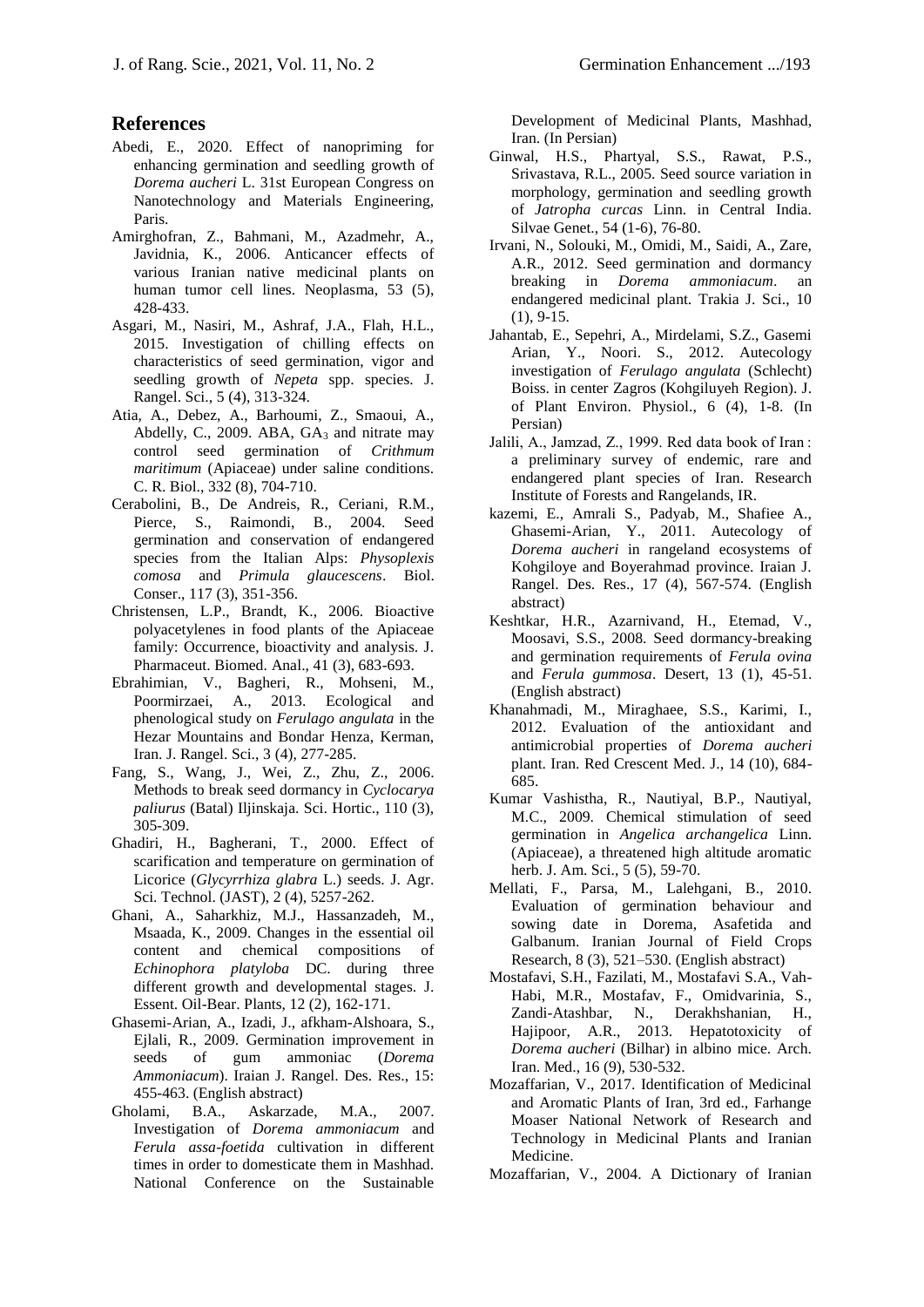Plant Names: Latin - English - Persian, Farhang Moaser.

- Nadjafi, F., Bannayan, M., Tabrizi, L., Rastgoo, M., 2006. Seed germination and dormancy breaking techniques for *Ferula gummosa* and *Teucrium polium*. J. Arid Environ., 64 (3), 542- 547.
- Rahnama-Ghahfarokhi, A., Tavakkol-Afshar, R., 2007. Methods for dormancy breaking and germination of galbanum seeds (*Ferula gummosa*). Asian J. Plant Sci., 6 (4), 611-616.
- Schelin, M., Tigabu, M., Eriksson, I., Sawadogo, L. and Oden, P.C., 2003. Effects of scarification, gibberellic acid and dry heat treatments on the germination of *Balanites aegyptiaca* seeds from the Sudanian savanna in Burkina Faso. Seed Sci. Technol., 31(3), 605-617.
- Sharifi, H., Khajeh-Hosseini, M., Rashed-Mohassel, M.H., 2015. Study of seed dormancy in seven medicinal species from Apiaceae. Iranian J. Seed Res., 2 (1), 25-36. (English abstract)
- Vandelook, F., Bolle, N., Van Assche, J.A., 2007. Seed dormancy and germination of the European *Chaerophyllum temulum* (Apiaceae), a member of a trans-Atlantic genus. Ann. Bot., 100 (2), 233-239.
- Walck, J.L., Hidayati, S.N., 2004. Germination ecophysiology of the western North American species *Osmorhiza depauperata* (Apiaceae): implications of preadaptation and phylogenetic niche conservatism in seed dormancy evolution. Seed Sci. Res., 14 (4), 387-394.